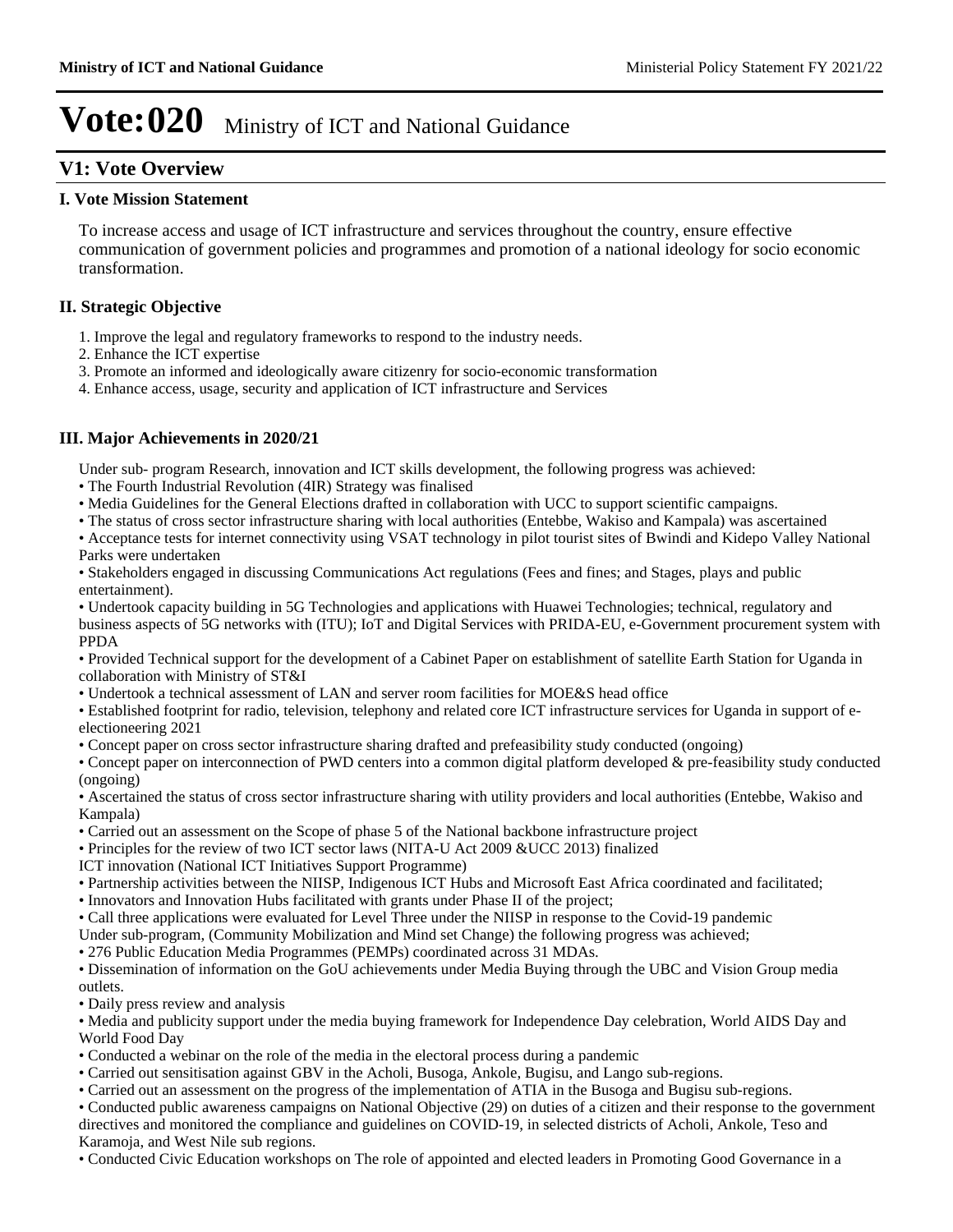multiparty system for the leaders (LCV5, LC3 chairpersons, Sub County chiefs, District Councillors, District Youth Chairpersons, District Community Officer, Opinion Leaders, Women leaders and District PWD representative in Promoting constitutionalism and Good Governance in a multiparty system in Kagadi, Kikuube and Kibaale districts.

Participated on Radio talk-shows programs at Unity FM Lira, BBS-Bunyoro Broadcasting Services, Radio Maria FM- and Radio Pacis FM Gulu and Radio Kira in Jinja and iFM Radio in Iganga district to sensitize the populace on COVID-19 crisis and awareness activities on government programmes, initiatives and policies.

Conducted sensitization programmes in Busoga sub region, in the districts of Jinja, Bugiri, Iganga and Kaliro districts on government programmes and achievements.

Supported the National Patriotism Secretariat training of 100 school teachers on Patriotism at Kaazi camping site for twoweeks.

Under general Administration Policy and Planning, the following progress was achieved:

The Ministry`s Annual Performance and Quarter Four Reports for FY 2019/20 was prepared and submitted to the MoFPED and OPM for consideration

- Q1 Performance report for FY 2020/21 was prepared and submitted to relevant authorities
- Ministry BFP and Digital Transformation BFP for FY 2021/22 was prepared and submitted to relevant authorities
- The LG Budget/ Policy Issues Paper for the Ministry of ICT and National guidance for consideration during FY 2021/22

budgeting cycle was prepared and presented during Regional LG Budget workshops and a report was produced

### **IV. Medium Term Plans**

- Increase job creation especially for the Youth through ICT Research and Innovation
- Establish model incubation centres /hubs to encourage innovation and creation of local content at regional level
- Implement the National Postcode and Addressing System
- Promote the manufacturing and assembling of ICT devices in Uganda
- Sensitization and promotion of the all Government of Uganda brand.
- Implementation of the Institutionalization of ICT Function in MDAs and LGs
- Implement national guidance policy
- Implement a comprehensive national civic education programme
- Implement Mind set change programme
- Support national service programme
- Carry out field research/surveys on people's participation on government programmes and projects.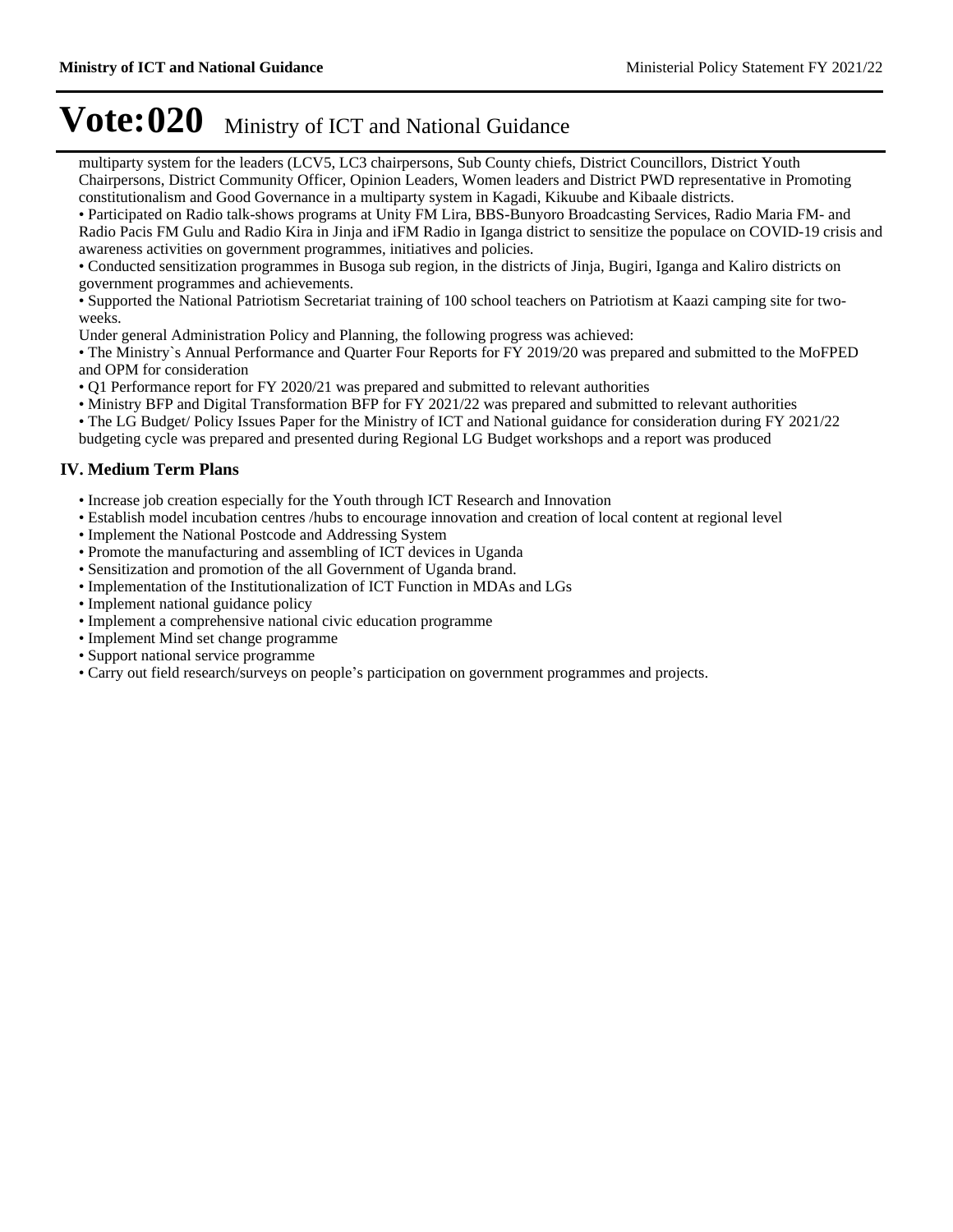### **V. Snapshot Of Medium Term Budget Allocations**

**Table 5.1: Overview of Vote Expenditures (UShs Billion)**

|                  |                                                      |                    | 2020/21       |                                           |         | <b>MTEF Budget Projections</b> |         |         |         |
|------------------|------------------------------------------------------|--------------------|---------------|-------------------------------------------|---------|--------------------------------|---------|---------|---------|
|                  |                                                      | 2019/20<br>Outturn | <b>Budget</b> | <b>Approved Expenditure</b><br>by End Dec | 2021/22 | 2022/23                        | 2023/24 | 2024/25 | 2025/26 |
| <b>Recurrent</b> | Wage                                                 | 5.695              | 5.937         | 2.788                                     | 5.937   | 6.234                          | 6.234   | 6.234   | 6.234   |
|                  | Non Wage                                             | 24.753             | 20.242        | 5.352                                     | 11.889  | 11.889                         | 11.889  | 11.889  | 11.889  |
| Devt.            | GoU                                                  | 31.346             | 20.223        | 5.394                                     | 20.223  | 20.223                         | 20.223  | 20.223  | 20.223  |
|                  | Ext. Fin.                                            | 0.000              | 0.000         | 0.000                                     | 0.000   | 0.000                          | 0.000   | 0.000   | 0.000   |
|                  | <b>GoU</b> Total                                     | 61.794             | 46.401        | 13.534                                    | 38.049  | 38.346                         | 38.346  | 38.346  | 38.346  |
|                  | <b>Total GoU+Ext Fin (MTEF)</b>                      | 61.794             | 46.401        | 13.534                                    | 38.049  | 38.346                         | 38.346  | 38.346  | 38.346  |
|                  | <b>Arrears</b>                                       | 0.000              | 0.073         | 0.023                                     | 0.082   | 0.000                          | 0.000   | 0.000   | 0.000   |
|                  | <b>Total Budget</b>                                  | 61.794             | 46.475        | 13.557                                    | 38.131  | 38.346                         | 38.346  | 38.346  | 38.346  |
|                  | <b>A.I.A Total</b>                                   | 0.000              | 0.000         | 0.000                                     | 0.000   | 0.000                          | 0.000   | 0.000   | 0.000   |
|                  | <b>Grand Total</b>                                   | 61.794             | 46.475        | 13.557                                    | 38.131  | 38.346                         | 38.346  | 38.346  | 38.346  |
|                  | <b>Total Vote Budget</b><br><b>Excluding Arrears</b> | 61.794             | 46.401        | 13.534                                    | 38.049  | 38.346                         | 38.346  | 38.346  | 38.346  |

#### **Table 5.2: Budget Allocation by Programme (UShs Billion)**

| 2021/22 Draft Estimates                   |        |          |              |
|-------------------------------------------|--------|----------|--------------|
| <b>Billion Uganda Shillings</b>           | GoU    | Ext. Fin | <b>Total</b> |
| Community Mobilization and Mindset Change | 6.732  | 0.000    | 6.732        |
| Digital Transformation                    | 31.318 | 0.000    | 31.318       |
| <b>Grand Total:</b>                       | 38.131 | 0.000    | 38.131       |
| <b>Total excluding Arrears</b>            | 38.049 | 0.000    | 38.049       |

### **VI. Budget By Economic Clasification**

#### **Table V6.1 2020/21 and 2021/22 Budget Allocations by Item**

|                                       |        | 2020/21 Approved Budget |       |              |        | 2021/22 Draft Estimates |              |
|---------------------------------------|--------|-------------------------|-------|--------------|--------|-------------------------|--------------|
| Billion Uganda Shillings              | GoU    | Ext. Fin                | AIA   | <b>Total</b> | GoU    | Ext. Fin                | <b>Total</b> |
| <b>Output Class: Outputs Provided</b> | 30.451 | 0.000                   | 0.000 | 30.451       | 19.887 | 0.000                   | 19.887       |
| 211 Wages and Salaries                | 8.055  | 0.000                   | 0.000 | 8.055        | 7.885  | 0.000                   | 7.885        |
| 212 Social Contributions              | 1.884  | 0.000                   | 0.000 | 1.884        | 1.889  | 0.000                   | 1.889        |
| 213 Other Employee Costs              | 0.249  | 0.000                   | 0.000 | 0.249        | 0.172  | 0.000                   | 0.172        |
| 221 General Expenses                  | 11.278 | 0.000                   | 0.000 | 11.278       | 5.064  | 0.000                   | 5.064        |
| 222 Communications                    | 0.305  | 0.000                   | 0.000 | 0.305        | 0.232  | 0.000                   | 0.232        |
| 223 Utility and Property Expenses     | 2.605  | 0.000                   | 0.000 | 2.605        | 2.605  | 0.000                   | 2.605        |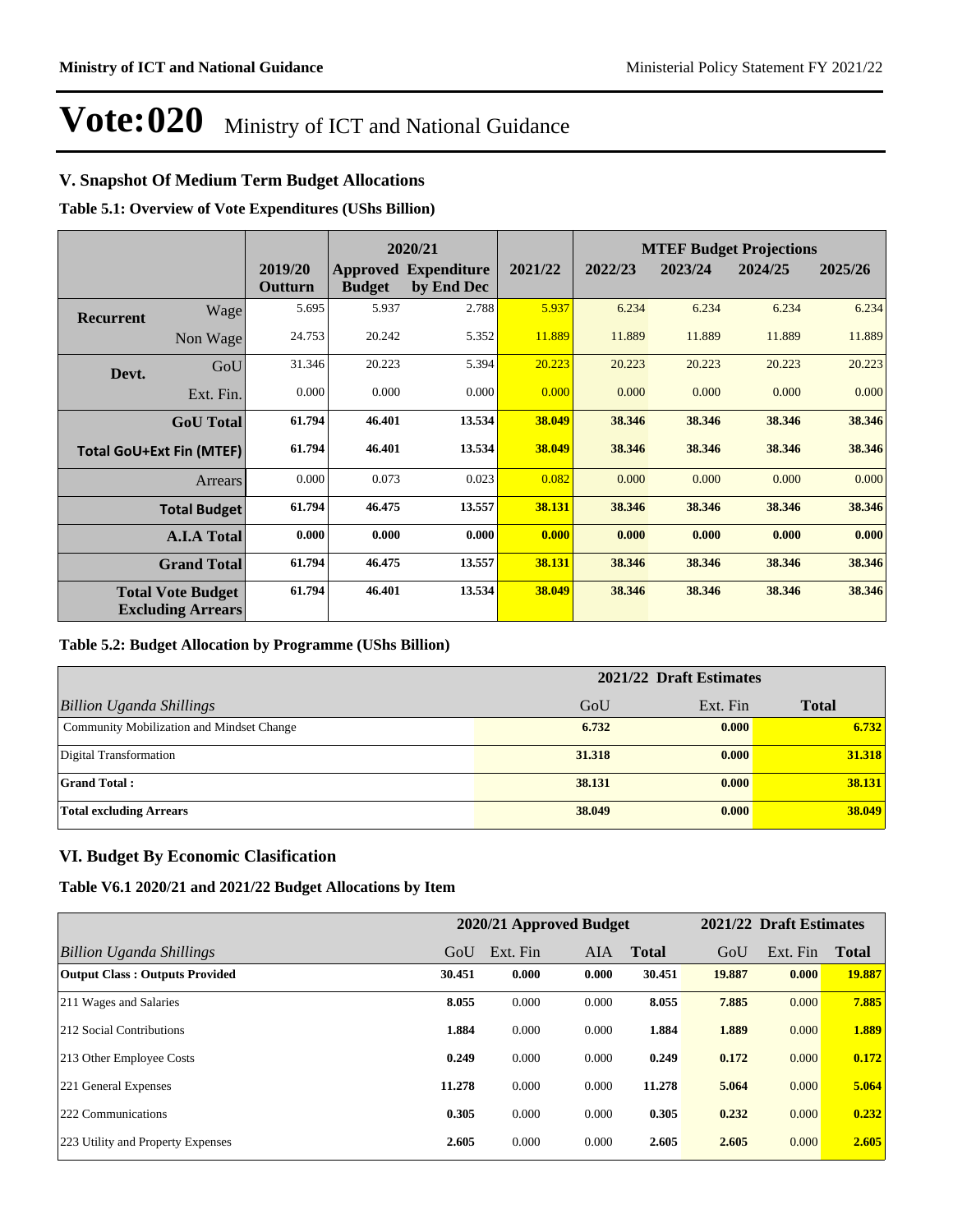| 224 Supplies and Services                 | 0.178  | 0.000 | 0.000 | 0.178  | 0.178  | 0.000 | 0.178  |
|-------------------------------------------|--------|-------|-------|--------|--------|-------|--------|
| 225 Professional Services                 | 3.135  | 0.000 | 0.000 | 3.135  | 0.268  | 0.000 | 0.268  |
| 227 Travel and Transport                  | 2.411  | 0.000 | 0.000 | 2.411  | 1.460  | 0.000 | 1.460  |
| 228 Maintenance                           | 0.342  | 0.000 | 0.000 | 0.342  | 0.124  | 0.000 | 0.124  |
| 273 Employer social benefits              | 0.010  | 0.000 | 0.000 | 0.010  | 0.000  | 0.000 | 0.000  |
| 281 Property expenses other than interest | 0.000  | 0.000 | 0.000 | 0.000  | 0.010  | 0.000 | 0.010  |
| <b>Output Class: Outputs Funded</b>       | 12.054 | 0.000 | 0.000 | 12.054 | 16.812 | 0.000 | 16.812 |
| 263 To other general government units     | 1.600  | 0.000 | 0.000 | 1.600  | 4.380  | 0.000 | 4.380  |
| 264 To Resident Non-government units      | 0.000  | 0.000 | 0.000 | 0.000  | 12.432 | 0.000 | 12.432 |
| 291 Tax Refunds                           | 10.454 | 0.000 | 0.000 | 10.454 | 0.000  | 0.000 | 0.000  |
| <b>Output Class: Capital Purchases</b>    | 3.896  | 0.000 | 0.000 | 3.896  | 1.350  | 0.000 | 1.350  |
| 281 Property expenses other than interest | 0.500  | 0.000 | 0.000 | 0.500  | 0.000  | 0.000 | 0.000  |
| <b>312 FIXED ASSETS</b>                   | 3.396  | 0.000 | 0.000 | 3.396  | 1.350  | 0.000 | 1.350  |
| <b>Output Class: Arrears</b>              | 0.073  | 0.000 | 0.000 | 0.073  | 0.082  | 0.000 | 0.082  |
| 321 DOMESTIC                              | 0.073  | 0.000 | 0.000 | 0.073  | 0.082  | 0.000 | 0.082  |
| <b>Grand Total:</b>                       | 46.475 | 0.000 | 0.000 | 46.475 | 38.131 | 0.000 | 38.131 |
| <b>Total excluding Arrears</b>            | 46.401 | 0.000 | 0.000 | 46.401 | 38.049 | 0.000 | 38.049 |

### VII. Budget By Sub-Subprogramme, Department And Project

#### **Table V7.1: Past Expenditure Outturns and Medium Term Projections by Sub-SubProgramme,Department and Project**

| FY 2020/21<br><b>Billion Uganda shillings</b>                       |                       |                                  | <b>Medium Term Projections</b>    |                                             |         |         |         |         |
|---------------------------------------------------------------------|-----------------------|----------------------------------|-----------------------------------|---------------------------------------------|---------|---------|---------|---------|
|                                                                     | FY 2019/20<br>Outturn | <b>Approved</b><br><b>Budget</b> | <b>Spent By</b><br><b>End Dec</b> | 2021-22<br><b>Proposed</b><br><b>Budget</b> | 2022-23 | 2023-24 | 2024-25 | 2025-26 |
| 01 Enabling enviroment for ICT<br><b>Development and Regulation</b> | 2.527                 | 2.532                            | 0.643                             | 1.810                                       | 1.804   | 1.794   | 1.794   | 1.794   |
| 02 Information Technology                                           | 0.610                 | 0.000                            | 0.000                             | 0.000                                       | 0.000   | 0.000   | 0.000   | 0.000   |
| 03 Information Management Services                                  | 0.637                 | 0.000                            | 0.000                             | 0.000                                       | 0.000   | 0.000   | 0.000   | 0.000   |
| 04 Broadcasting Infrastructure                                      | 0.598                 | 0.000                            | 0.000                             | 0.000                                       | 0.000   | 0.000   | 0.000   | 0.000   |
| 05 Posts and Telecommunications                                     | 0.682                 | 0.000                            | 0.000                             | 0.000                                       | 0.000   | 0.000   | 0.000   | 0.000   |
| 11 E-Services                                                       | 0.000                 | 0.751                            | 0.219                             | 0.515                                       | 0.511   | 0.511   | 0.511   | 0.511   |
| 12 Research and Development                                         | 0.000                 | 0.700                            | 0.163                             | 0.495                                       | 0.495   | 0.495   | 0.495   | 0.495   |
| 13 Infrastructure Development                                       | 0.000                 | 0.504                            | 0.132                             | 0.373                                       | 0.367   | 0.357   | 0.357   | 0.357   |
| 14 Data Networks Engineering                                        | 0.000                 | 0.577                            | 0.129                             | 0.427                                       | 0.431   | 0.431   | 0.431   | 0.431   |
| 02 Effective Communication and<br><b>National Guidance</b>          | 19.128                | 12.872                           | 3.386                             | 6.732                                       | 6.978   | 6.978   | 6.978   | 6.978   |
| 08 Uganda Media Center                                              | 1.611                 | 2.011                            | 0.605                             | 1.691                                       | 1.691   | 1.691   | 1.691   | 1.691   |
| 09 National Guidance                                                | 0.585                 | 0.580                            | 0.202                             | 0.485                                       | 0.485   | 0.485   | 0.485   | 0.485   |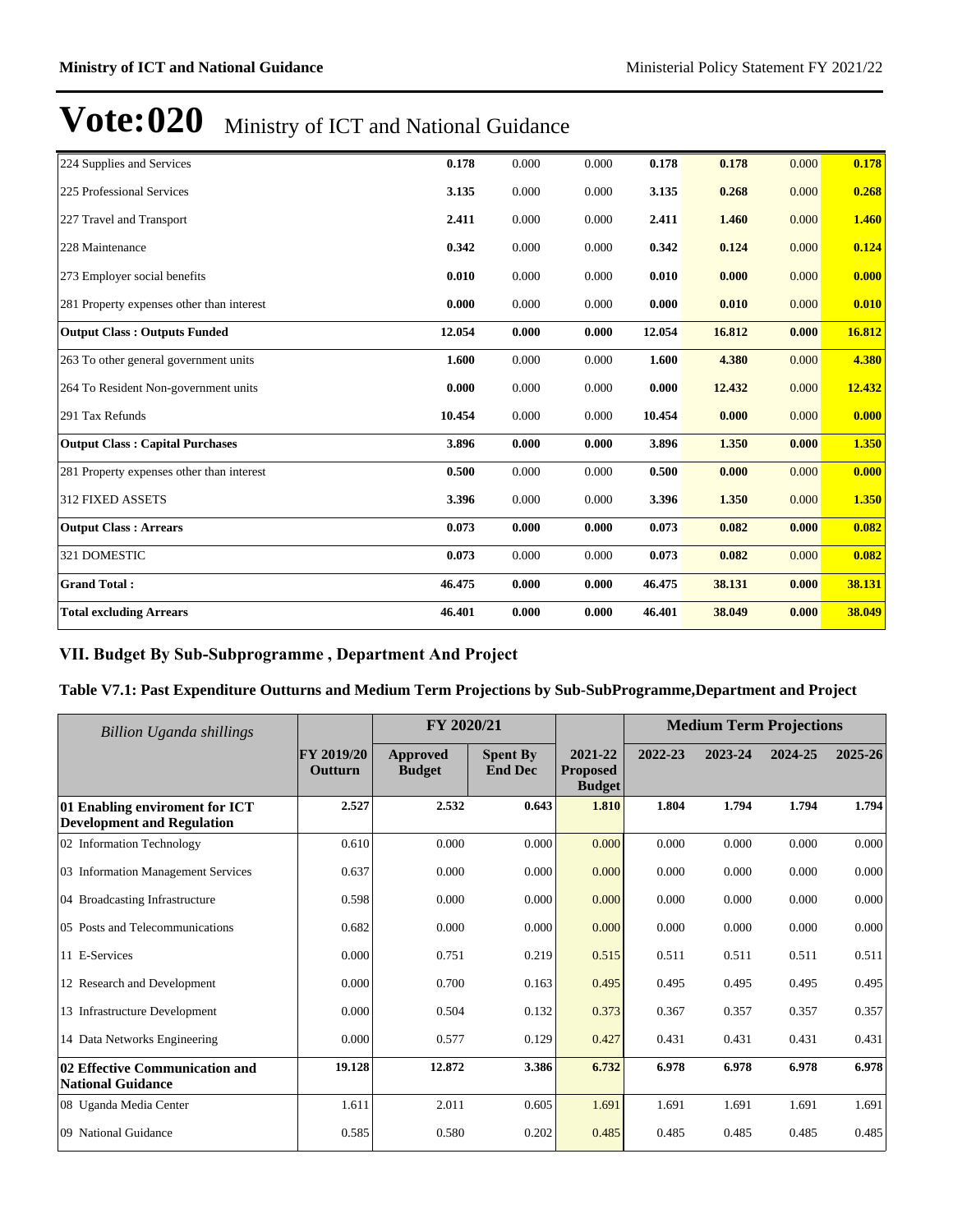| 10 Information                                           | 16.932 | 10.281 | 2.579  | 4.557  | 4.803  | 4.803  | 4.803  | 4.803  |
|----------------------------------------------------------|--------|--------|--------|--------|--------|--------|--------|--------|
| 49 General Administration, Policy and<br><b>Planning</b> | 40.139 | 31.071 | 9.527  | 29.590 | 29.564 | 29.574 | 29.574 | 29.574 |
| 01 Headquarters (Finance and<br>Administration)          | 8.603  | 10.760 | 4.101  | 9.279  | 9.252  | 9.251  | 9.201  | 9.151  |
| 06 Internal Audit                                        | 0.191  | 0.089  | 0.032  | 0.088  | 0.090  | 0.100  | 0.150  | 0.200  |
| 0990 Strengthening Ministry of ICT                       | 31.346 | 0.000  | 0.000  | 0.000  | 0.000  | 0.000  | 0.000  | 0.000  |
| 1600 Retooling of Ministry of ICT &<br>National Guidance | 0.000  | 20.223 | 5.394  | 20.223 | 20.223 | 20.223 | 20.223 | 20.223 |
| <b>Total for the Vote</b>                                | 61.794 | 46.475 | 13.557 | 38.131 | 38.346 | 38.346 | 38.346 | 38.346 |
| <b>Total Excluding Arrears</b>                           | 61.794 | 46.401 | 13.534 | 38.049 | 38.346 | 38.346 | 38.346 | 38.346 |

### **VIII. Sub-SubProgramme Performance and Medium Term Plans**

### **Table V8.1: Sub-SubProgramme Outcome and Outcome Indicators**

|                                                                 | Sub-SubProgramme: 01 Enabling enviroment for ICT Development and Regulation                                                          |                 |                  |                            |                         |                  |
|-----------------------------------------------------------------|--------------------------------------------------------------------------------------------------------------------------------------|-----------------|------------------|----------------------------|-------------------------|------------------|
| Objective:                                                      | To coordinate, promote and monitor the development of enabling environment for digital transformation<br>and adoption of e-Services. |                 |                  |                            |                         |                  |
| <b>Responsible Officer:</b>                                     | Commissioner E - Services                                                                                                            |                 |                  |                            |                         |                  |
| <b>Outcome:</b>                                                 | Competitive and vibrant ICT sector                                                                                                   |                 |                  |                            |                         |                  |
|                                                                 | 1. Increased ICT skills, employment and entrepreneurship                                                                             |                 |                  |                            |                         |                  |
|                                                                 |                                                                                                                                      |                 |                  | <b>Performance Targets</b> |                         |                  |
|                                                                 | <b>Outcome Indicators</b>                                                                                                            |                 |                  | 2021/22                    | 2022/23                 | 2023/24          |
|                                                                 |                                                                                                                                      | <b>Baseline</b> | <b>Base year</b> | <b>Target</b>              | Projection              | Projection       |
| • Proportion of formal (registered) ICT enterprises             |                                                                                                                                      | 7%              | 2019             | 8%                         | 10%                     | 12%              |
| · Number of e-services offered                                  |                                                                                                                                      | 355             | 2019             | 365                        | 370                     | 375              |
| • Number of locally developed applications/innovations          |                                                                                                                                      |                 | 2019<br>55       | 70                         | 75                      | 80               |
| <b>Department: 11 E-Services</b>                                |                                                                                                                                      |                 |                  |                            |                         |                  |
|                                                                 | <b>Budget Output: 01 Enabling Policies, Laws and Regulations developed</b>                                                           |                 |                  |                            |                         |                  |
| No. of dissemination activities carried out                     |                                                                                                                                      |                 |                  | 4                          | $\overline{\mathbf{4}}$ | 4                |
| Status of data protection and privacy policy                    |                                                                                                                                      |                 |                  | 30%                        | 50%                     | 70%              |
| <b>Status of ICT Policy Development</b>                         |                                                                                                                                      |                 |                  | 20%                        | 40%                     | 60%              |
| Status of the electronics manufacturing strategy                |                                                                                                                                      |                 |                  | 40%                        | 50%                     | 60%              |
|                                                                 | <b>Budget Output: 02 E-government services provided</b>                                                                              |                 |                  |                            |                         |                  |
| No. of monitoring activities undertaken                         |                                                                                                                                      |                 |                  | $\overline{4}$             | $\overline{\mathbf{4}}$ | $\boldsymbol{4}$ |
| No. of MDAs and LGs supported                                   |                                                                                                                                      |                 |                  | 20                         | 20                      | 20               |
| NO. of BPO initiatives supported                                |                                                                                                                                      |                 |                  | $\overline{2}$             | $\overline{2}$          | $\overline{2}$   |
| Proportion of government services provided online<br>50%<br>40% |                                                                                                                                      |                 |                  |                            | 60%                     |                  |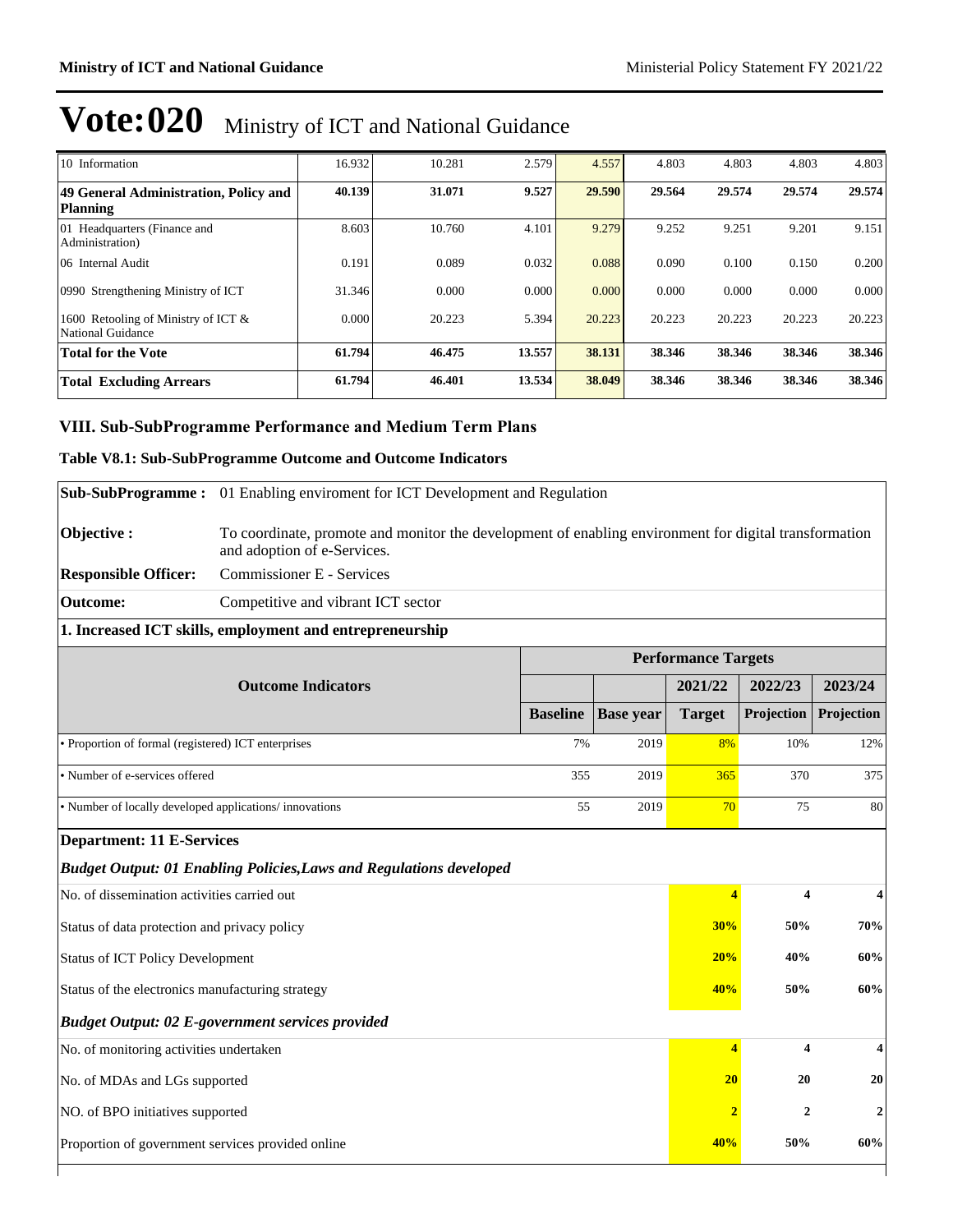|                                                       | Budget Output: 04 Hardware and software development industry promoted        |                 |                  |                                                                                                                                            |                                                           |                                                       |
|-------------------------------------------------------|------------------------------------------------------------------------------|-----------------|------------------|--------------------------------------------------------------------------------------------------------------------------------------------|-----------------------------------------------------------|-------------------------------------------------------|
|                                                       | No. of software and hardware promotion initiatives undertaken                |                 |                  |                                                                                                                                            | 4                                                         | 4                                                     |
|                                                       | No. of reports on technical support provided to MDAs and LGs                 |                 |                  |                                                                                                                                            | 4                                                         | 4                                                     |
|                                                       | <b>Budget Output: 05 Human Resource Base for IT developed</b>                |                 |                  |                                                                                                                                            |                                                           |                                                       |
|                                                       | No of MDAs & LGs supported to develop their ICT policies                     |                 |                  | 20                                                                                                                                         | 20                                                        | 20                                                    |
|                                                       | No of inspections carried out on implementation of ICT curriculum in schools |                 |                  |                                                                                                                                            | 4                                                         |                                                       |
| No of MDAs and LGs with functional ICT units          |                                                                              |                 |                  | 8                                                                                                                                          | 8                                                         | 8                                                     |
| <b>Department: 12 Research and Development</b>        |                                                                              |                 |                  |                                                                                                                                            |                                                           |                                                       |
|                                                       | <b>Budget Output: 02 E-government services provided</b>                      |                 |                  |                                                                                                                                            |                                                           |                                                       |
| No. of monitoring activities undertaken               |                                                                              |                 |                  | $\overline{4}$                                                                                                                             | 4                                                         | 4                                                     |
| No. of MDAs and LGs supported                         |                                                                              |                 |                  | 32                                                                                                                                         | 42                                                        | 52                                                    |
| NO. of BPO initiatives supported                      |                                                                              |                 |                  |                                                                                                                                            | $\mathbf{2}$                                              | $\overline{\mathbf{2}}$                               |
| Proportion of government services provided online     |                                                                              |                 |                  | 30%                                                                                                                                        | 40%                                                       | 60%                                                   |
| <b>Department: 13 Infrastructure Development</b>      |                                                                              |                 |                  |                                                                                                                                            |                                                           |                                                       |
|                                                       | <b>Budget Output: 01 Enabling Policies, Laws and Regulations developed</b>   |                 |                  |                                                                                                                                            |                                                           |                                                       |
| No. of dissemination activities carried out           |                                                                              |                 |                  | $\overline{2}$                                                                                                                             | $\boldsymbol{2}$                                          |                                                       |
| <b>Status of ICT Policy Development</b>               |                                                                              |                 |                  | <b>A</b> Report<br>practices/ap<br>proaches on<br><b>Spectrum</b><br>assignment,<br>pricing and<br>usage rights<br>for Uganda<br>developed | Zero draft<br>on best of Spectrum of Spectrum<br>t policy | <b>First draft</b><br>managemen managemen<br>t policy |
| <b>Department: 14 Data Networks Engineering</b>       |                                                                              |                 |                  |                                                                                                                                            |                                                           |                                                       |
|                                                       | <b>Budget Output: 01 Enabling Policies, Laws and Regulations developed</b>   |                 |                  |                                                                                                                                            |                                                           |                                                       |
| No. of dissemination activities carried out           |                                                                              |                 |                  | 2 <sup>1</sup>                                                                                                                             | $\mathbf{2}$                                              | C                                                     |
| Status of the electronics manufacturing strategy      |                                                                              |                 |                  | 60%                                                                                                                                        | 20%                                                       | 20%                                                   |
|                                                       | Sub-SubProgramme: 02 Effective Communication and National Guidance           |                 |                  |                                                                                                                                            |                                                           |                                                       |
| Objective:                                            | To ensure effective communication and national guidance                      |                 |                  |                                                                                                                                            |                                                           |                                                       |
| <b>Responsible Officer:</b>                           | Director Information and National Guidance                                   |                 |                  |                                                                                                                                            |                                                           |                                                       |
| <b>Outcome:</b>                                       | Degree of interaction between Citizens and the Government                    |                 |                  |                                                                                                                                            |                                                           |                                                       |
| 1. Informed citizenry                                 |                                                                              |                 |                  |                                                                                                                                            |                                                           |                                                       |
|                                                       |                                                                              |                 |                  | <b>Performance Targets</b>                                                                                                                 |                                                           |                                                       |
|                                                       | <b>Outcome Indicators</b>                                                    |                 |                  | 2021/22                                                                                                                                    | 2022/23                                                   | 2023/24                                               |
|                                                       |                                                                              | <b>Baseline</b> | <b>Base year</b> | <b>Target</b>                                                                                                                              | Projection                                                | Projection                                            |
| · Number of inquiries raised by citizens through GCIC |                                                                              | 2500            | 2019             | 3,200                                                                                                                                      | 3,400                                                     | 3,600                                                 |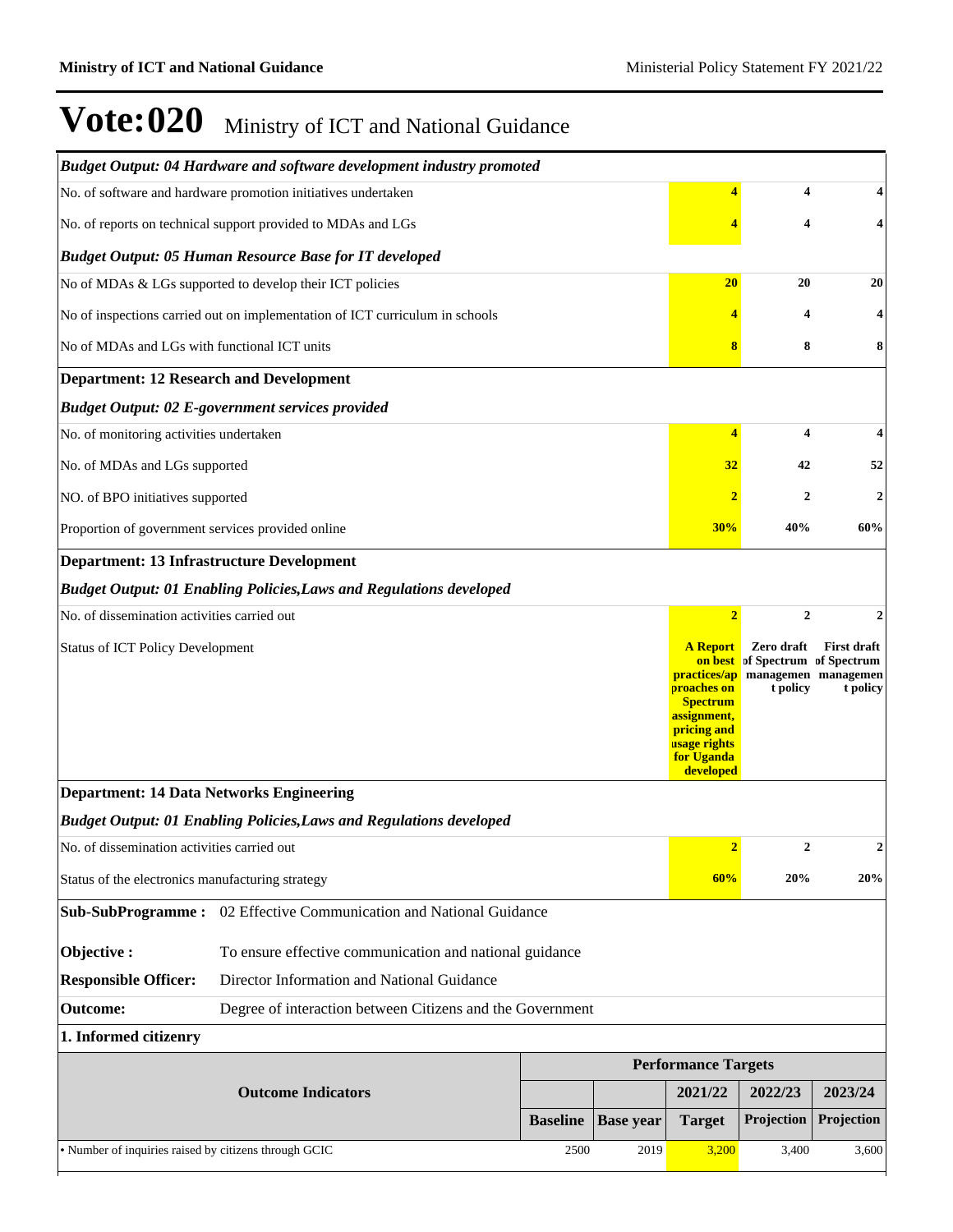|                                                                                       |                 |                                                                                                                                                                                                                                                  | 25                                                                                             |            |                                                                                                                                                                                                                                                                                                                                                                 |  |  |
|---------------------------------------------------------------------------------------|-----------------|--------------------------------------------------------------------------------------------------------------------------------------------------------------------------------------------------------------------------------------------------|------------------------------------------------------------------------------------------------|------------|-----------------------------------------------------------------------------------------------------------------------------------------------------------------------------------------------------------------------------------------------------------------------------------------------------------------------------------------------------------------|--|--|
|                                                                                       |                 | • No of MDAs participating in Open Government Sessions<br>15<br>2019                                                                                                                                                                             |                                                                                                |            |                                                                                                                                                                                                                                                                                                                                                                 |  |  |
| Department: 08 Uganda Media Center                                                    |                 |                                                                                                                                                                                                                                                  |                                                                                                |            |                                                                                                                                                                                                                                                                                                                                                                 |  |  |
| <b>Budget Output: 08 Media and communication support provided</b>                     |                 |                                                                                                                                                                                                                                                  |                                                                                                |            |                                                                                                                                                                                                                                                                                                                                                                 |  |  |
| No of inquiries from citizens registered                                              |                 |                                                                                                                                                                                                                                                  |                                                                                                | 2,000      | 2,000                                                                                                                                                                                                                                                                                                                                                           |  |  |
| No of citizens provided with feedback                                                 |                 |                                                                                                                                                                                                                                                  |                                                                                                | 10.000     | 10,000                                                                                                                                                                                                                                                                                                                                                          |  |  |
| No. of print and electronic media engaged                                             |                 |                                                                                                                                                                                                                                                  | 430                                                                                            | 500        | 500                                                                                                                                                                                                                                                                                                                                                             |  |  |
| No of MDAs provided with media communication support                                  |                 |                                                                                                                                                                                                                                                  | 428                                                                                            | 428        | 428                                                                                                                                                                                                                                                                                                                                                             |  |  |
| <b>Department: 09 National Guidance</b>                                               |                 |                                                                                                                                                                                                                                                  |                                                                                                |            |                                                                                                                                                                                                                                                                                                                                                                 |  |  |
| <b>Budget Output: 07 National Guidance</b>                                            |                 |                                                                                                                                                                                                                                                  |                                                                                                |            |                                                                                                                                                                                                                                                                                                                                                                 |  |  |
| Status of the National Guidance Policy                                                |                 |                                                                                                                                                                                                                                                  |                                                                                                |            |                                                                                                                                                                                                                                                                                                                                                                 |  |  |
| No of sensitization and awareness programs undertaken                                 |                 |                                                                                                                                                                                                                                                  | 8                                                                                              |            |                                                                                                                                                                                                                                                                                                                                                                 |  |  |
| <b>Department: 10 Information</b>                                                     |                 |                                                                                                                                                                                                                                                  |                                                                                                |            |                                                                                                                                                                                                                                                                                                                                                                 |  |  |
| <b>Budget Output: 06 Dissemination of public information</b>                          |                 |                                                                                                                                                                                                                                                  |                                                                                                |            |                                                                                                                                                                                                                                                                                                                                                                 |  |  |
|                                                                                       |                 |                                                                                                                                                                                                                                                  | 60%                                                                                            | 70%        | 80%                                                                                                                                                                                                                                                                                                                                                             |  |  |
|                                                                                       |                 |                                                                                                                                                                                                                                                  | <b>100%</b>                                                                                    | 100%       | 100%                                                                                                                                                                                                                                                                                                                                                            |  |  |
| No of Open Government Sessions held                                                   |                 |                                                                                                                                                                                                                                                  |                                                                                                |            | 4                                                                                                                                                                                                                                                                                                                                                               |  |  |
|                                                                                       |                 |                                                                                                                                                                                                                                                  |                                                                                                |            |                                                                                                                                                                                                                                                                                                                                                                 |  |  |
| policy review                                                                         |                 |                                                                                                                                                                                                                                                  |                                                                                                |            |                                                                                                                                                                                                                                                                                                                                                                 |  |  |
| Under Secretary, Finance and Administration                                           |                 |                                                                                                                                                                                                                                                  |                                                                                                |            |                                                                                                                                                                                                                                                                                                                                                                 |  |  |
| Policy & planning frameworks                                                          |                 |                                                                                                                                                                                                                                                  |                                                                                                |            |                                                                                                                                                                                                                                                                                                                                                                 |  |  |
|                                                                                       |                 |                                                                                                                                                                                                                                                  |                                                                                                |            |                                                                                                                                                                                                                                                                                                                                                                 |  |  |
|                                                                                       |                 |                                                                                                                                                                                                                                                  |                                                                                                |            |                                                                                                                                                                                                                                                                                                                                                                 |  |  |
| <b>Outcome Indicators</b>                                                             |                 |                                                                                                                                                                                                                                                  | 2021/22                                                                                        | 2022/23    | 2023/24                                                                                                                                                                                                                                                                                                                                                         |  |  |
|                                                                                       | <b>Baseline</b> | <b>Base year</b>                                                                                                                                                                                                                                 | <b>Target</b>                                                                                  | Projection | Projection                                                                                                                                                                                                                                                                                                                                                      |  |  |
| • Level of Compliance to the planning, budgeting and Financial Management to National | 78%             | 2019                                                                                                                                                                                                                                             | 85%                                                                                            | 90%        | 95%                                                                                                                                                                                                                                                                                                                                                             |  |  |
| • Proportion of strategic plans that are implemented                                  | 65%             | 2019                                                                                                                                                                                                                                             | 70%                                                                                            | 72%        | 75%                                                                                                                                                                                                                                                                                                                                                             |  |  |
| <b>Department: 01 Headquarters (Finance and Administration)</b>                       |                 |                                                                                                                                                                                                                                                  |                                                                                                |            |                                                                                                                                                                                                                                                                                                                                                                 |  |  |
|                                                                                       |                 |                                                                                                                                                                                                                                                  |                                                                                                |            |                                                                                                                                                                                                                                                                                                                                                                 |  |  |
| No. of ICT Policy consultations conducted and documented                              |                 |                                                                                                                                                                                                                                                  |                                                                                                |            | 4                                                                                                                                                                                                                                                                                                                                                               |  |  |
| <b>Budget Output: 02 Ministry Support Services (Finance and Administration)</b>       |                 |                                                                                                                                                                                                                                                  |                                                                                                |            |                                                                                                                                                                                                                                                                                                                                                                 |  |  |
| Ministry assets and staff maintained                                                  |                 |                                                                                                                                                                                                                                                  |                                                                                                |            | <b>Four times</b>                                                                                                                                                                                                                                                                                                                                               |  |  |
|                                                                                       |                 | Status of the review process and implementation of the Press and Journalism Act (CAP 105)<br>Sub-SubProgramme: 49 General Administration, Policy and Planning<br><b>Budget Output: 01 Policy, consultation, planning and monitoring services</b> | Status of implementation of the institutionalization of the government communication function. |            | 2,000<br>10,000<br>$\overline{7}$<br>2<br>To provide policy guidance, strategic direction and to generate sector statistics to inform planning and<br>Harmonized and compliant Policy, Planning and Administrative documents /reports with existing legal,<br><b>Performance Targets</b><br>4<br>$\blacktriangleleft$<br><b>Four times</b><br><b>Four times</b> |  |  |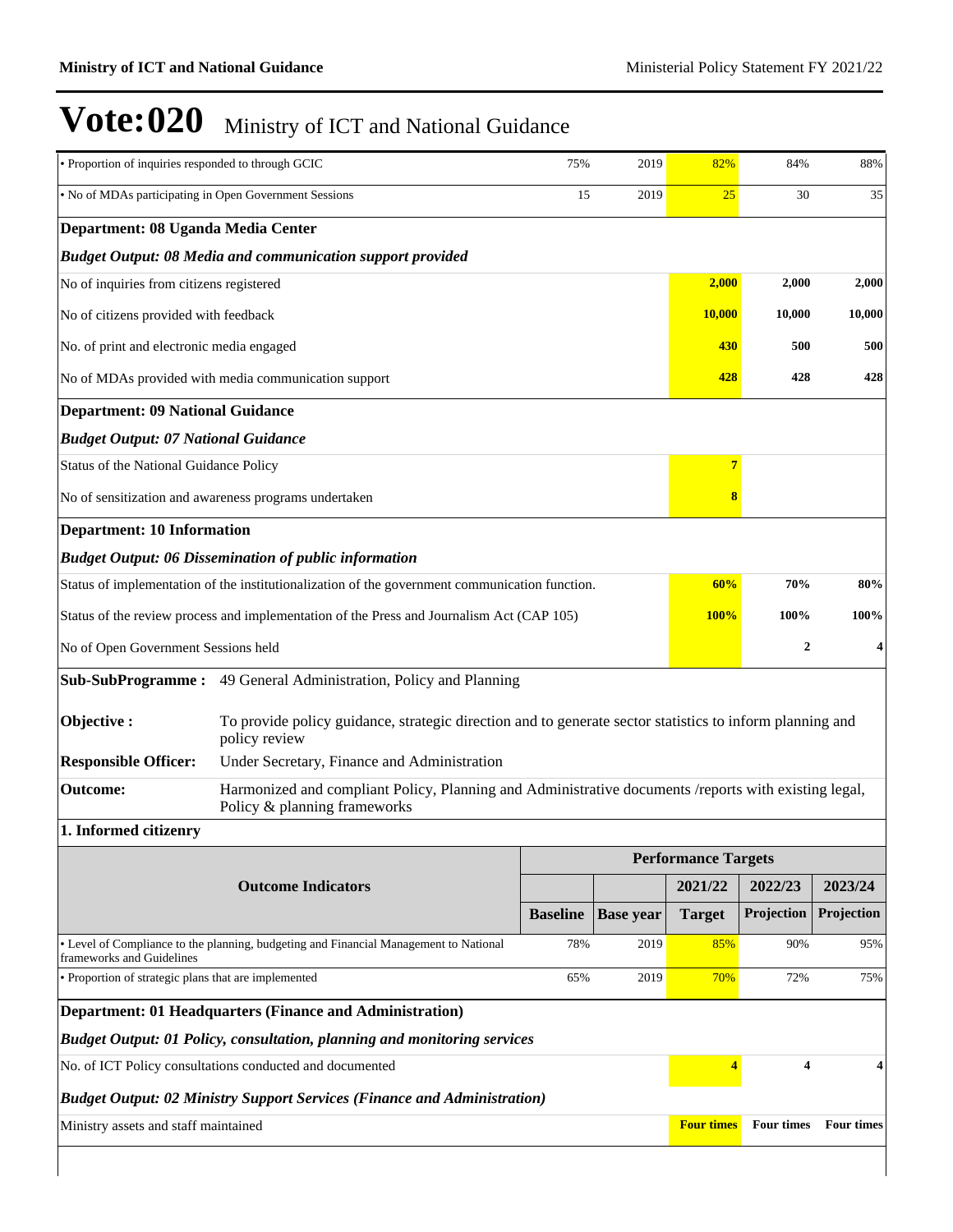| 20<br>20<br>No. of Top management activities supported<br>20<br><b>Budget Output: 04 Procurement and Disposal Services</b><br>$\overline{\mathbf{4}}$<br>No. of Procurement reports prepared<br>4<br><b>Budget Output: 05 Financial Management Services</b><br>100%<br>Level of Compliance (%) of statutory financial reports to the guidelines issued by authorities<br><b>100%</b><br>100%<br>No. of internal audit reports produced<br>4<br><b>Budget Output: 19 Human Resource Management Services</b><br>100%<br><b>100%</b><br>100%<br>Payments of salary, pension and gratuity paid on time<br><b>Budget Output: 20 Records Management Services</b><br>2,000<br>2,000<br>2,000<br>No. of records processed<br><b>Department: 06 Internal Audit</b><br><b>Budget Output: 05 Financial Management Services</b><br>100%<br>Level of Compliance (%) of statutory financial reports to the guidelines issued by authorities<br>100%<br>100%<br>No. of internal audit reports produced<br>4<br>Project: 1600 Retooling of Ministry of ICT & National Guidance<br><b>Budget Output: 01 Policy, consultation, planning and monitoring services</b><br>4<br>No. of ICT Policy consultations conducted and documented<br>4<br><b>Budget Output: 02 Ministry Support Services (Finance and Administration)</b><br>Ministry assets and staff maintained<br><b>Yes</b><br>Yes<br>Yes<br><b>Budget Output: 03 Ministerial and Top Management Services</b><br>20<br>20<br>No. of Top management activities supported<br>20<br><b>Budget Output: 04 Procurement and Disposal Services</b><br>4<br>4<br>4<br>No. of Procurement reports prepared<br><b>Budget Output: 05 Financial Management Services</b><br>100%<br>100%<br>Level of Compliance (%) of statutory financial reports to the guidelines issued by authorities<br><b>100%</b><br>No. of internal audit reports produced<br>4<br>4<br><b>Budget Output: 19 Human Resource Management Services</b><br>100%<br>100%<br>Payments of salary, pension and gratuity paid on time<br>100%<br><b>Budget Output: 20 Records Management Services</b><br>2,000<br>2,000<br>No. of records processed<br>2,000 | <b>Budget Output: 03 Ministerial and Top Management Services</b> |  |  |
|------------------------------------------------------------------------------------------------------------------------------------------------------------------------------------------------------------------------------------------------------------------------------------------------------------------------------------------------------------------------------------------------------------------------------------------------------------------------------------------------------------------------------------------------------------------------------------------------------------------------------------------------------------------------------------------------------------------------------------------------------------------------------------------------------------------------------------------------------------------------------------------------------------------------------------------------------------------------------------------------------------------------------------------------------------------------------------------------------------------------------------------------------------------------------------------------------------------------------------------------------------------------------------------------------------------------------------------------------------------------------------------------------------------------------------------------------------------------------------------------------------------------------------------------------------------------------------------------------------------------------------------------------------------------------------------------------------------------------------------------------------------------------------------------------------------------------------------------------------------------------------------------------------------------------------------------------------------------------------------------------------------------------------------------------------------------------------------------------------------------------------------------------|------------------------------------------------------------------|--|--|
|                                                                                                                                                                                                                                                                                                                                                                                                                                                                                                                                                                                                                                                                                                                                                                                                                                                                                                                                                                                                                                                                                                                                                                                                                                                                                                                                                                                                                                                                                                                                                                                                                                                                                                                                                                                                                                                                                                                                                                                                                                                                                                                                                      |                                                                  |  |  |
|                                                                                                                                                                                                                                                                                                                                                                                                                                                                                                                                                                                                                                                                                                                                                                                                                                                                                                                                                                                                                                                                                                                                                                                                                                                                                                                                                                                                                                                                                                                                                                                                                                                                                                                                                                                                                                                                                                                                                                                                                                                                                                                                                      |                                                                  |  |  |
|                                                                                                                                                                                                                                                                                                                                                                                                                                                                                                                                                                                                                                                                                                                                                                                                                                                                                                                                                                                                                                                                                                                                                                                                                                                                                                                                                                                                                                                                                                                                                                                                                                                                                                                                                                                                                                                                                                                                                                                                                                                                                                                                                      |                                                                  |  |  |
|                                                                                                                                                                                                                                                                                                                                                                                                                                                                                                                                                                                                                                                                                                                                                                                                                                                                                                                                                                                                                                                                                                                                                                                                                                                                                                                                                                                                                                                                                                                                                                                                                                                                                                                                                                                                                                                                                                                                                                                                                                                                                                                                                      |                                                                  |  |  |
|                                                                                                                                                                                                                                                                                                                                                                                                                                                                                                                                                                                                                                                                                                                                                                                                                                                                                                                                                                                                                                                                                                                                                                                                                                                                                                                                                                                                                                                                                                                                                                                                                                                                                                                                                                                                                                                                                                                                                                                                                                                                                                                                                      |                                                                  |  |  |
|                                                                                                                                                                                                                                                                                                                                                                                                                                                                                                                                                                                                                                                                                                                                                                                                                                                                                                                                                                                                                                                                                                                                                                                                                                                                                                                                                                                                                                                                                                                                                                                                                                                                                                                                                                                                                                                                                                                                                                                                                                                                                                                                                      |                                                                  |  |  |
|                                                                                                                                                                                                                                                                                                                                                                                                                                                                                                                                                                                                                                                                                                                                                                                                                                                                                                                                                                                                                                                                                                                                                                                                                                                                                                                                                                                                                                                                                                                                                                                                                                                                                                                                                                                                                                                                                                                                                                                                                                                                                                                                                      |                                                                  |  |  |
|                                                                                                                                                                                                                                                                                                                                                                                                                                                                                                                                                                                                                                                                                                                                                                                                                                                                                                                                                                                                                                                                                                                                                                                                                                                                                                                                                                                                                                                                                                                                                                                                                                                                                                                                                                                                                                                                                                                                                                                                                                                                                                                                                      |                                                                  |  |  |
|                                                                                                                                                                                                                                                                                                                                                                                                                                                                                                                                                                                                                                                                                                                                                                                                                                                                                                                                                                                                                                                                                                                                                                                                                                                                                                                                                                                                                                                                                                                                                                                                                                                                                                                                                                                                                                                                                                                                                                                                                                                                                                                                                      |                                                                  |  |  |
|                                                                                                                                                                                                                                                                                                                                                                                                                                                                                                                                                                                                                                                                                                                                                                                                                                                                                                                                                                                                                                                                                                                                                                                                                                                                                                                                                                                                                                                                                                                                                                                                                                                                                                                                                                                                                                                                                                                                                                                                                                                                                                                                                      |                                                                  |  |  |
|                                                                                                                                                                                                                                                                                                                                                                                                                                                                                                                                                                                                                                                                                                                                                                                                                                                                                                                                                                                                                                                                                                                                                                                                                                                                                                                                                                                                                                                                                                                                                                                                                                                                                                                                                                                                                                                                                                                                                                                                                                                                                                                                                      |                                                                  |  |  |
|                                                                                                                                                                                                                                                                                                                                                                                                                                                                                                                                                                                                                                                                                                                                                                                                                                                                                                                                                                                                                                                                                                                                                                                                                                                                                                                                                                                                                                                                                                                                                                                                                                                                                                                                                                                                                                                                                                                                                                                                                                                                                                                                                      |                                                                  |  |  |
|                                                                                                                                                                                                                                                                                                                                                                                                                                                                                                                                                                                                                                                                                                                                                                                                                                                                                                                                                                                                                                                                                                                                                                                                                                                                                                                                                                                                                                                                                                                                                                                                                                                                                                                                                                                                                                                                                                                                                                                                                                                                                                                                                      |                                                                  |  |  |
|                                                                                                                                                                                                                                                                                                                                                                                                                                                                                                                                                                                                                                                                                                                                                                                                                                                                                                                                                                                                                                                                                                                                                                                                                                                                                                                                                                                                                                                                                                                                                                                                                                                                                                                                                                                                                                                                                                                                                                                                                                                                                                                                                      |                                                                  |  |  |
|                                                                                                                                                                                                                                                                                                                                                                                                                                                                                                                                                                                                                                                                                                                                                                                                                                                                                                                                                                                                                                                                                                                                                                                                                                                                                                                                                                                                                                                                                                                                                                                                                                                                                                                                                                                                                                                                                                                                                                                                                                                                                                                                                      |                                                                  |  |  |
|                                                                                                                                                                                                                                                                                                                                                                                                                                                                                                                                                                                                                                                                                                                                                                                                                                                                                                                                                                                                                                                                                                                                                                                                                                                                                                                                                                                                                                                                                                                                                                                                                                                                                                                                                                                                                                                                                                                                                                                                                                                                                                                                                      |                                                                  |  |  |
|                                                                                                                                                                                                                                                                                                                                                                                                                                                                                                                                                                                                                                                                                                                                                                                                                                                                                                                                                                                                                                                                                                                                                                                                                                                                                                                                                                                                                                                                                                                                                                                                                                                                                                                                                                                                                                                                                                                                                                                                                                                                                                                                                      |                                                                  |  |  |
|                                                                                                                                                                                                                                                                                                                                                                                                                                                                                                                                                                                                                                                                                                                                                                                                                                                                                                                                                                                                                                                                                                                                                                                                                                                                                                                                                                                                                                                                                                                                                                                                                                                                                                                                                                                                                                                                                                                                                                                                                                                                                                                                                      |                                                                  |  |  |
|                                                                                                                                                                                                                                                                                                                                                                                                                                                                                                                                                                                                                                                                                                                                                                                                                                                                                                                                                                                                                                                                                                                                                                                                                                                                                                                                                                                                                                                                                                                                                                                                                                                                                                                                                                                                                                                                                                                                                                                                                                                                                                                                                      |                                                                  |  |  |
|                                                                                                                                                                                                                                                                                                                                                                                                                                                                                                                                                                                                                                                                                                                                                                                                                                                                                                                                                                                                                                                                                                                                                                                                                                                                                                                                                                                                                                                                                                                                                                                                                                                                                                                                                                                                                                                                                                                                                                                                                                                                                                                                                      |                                                                  |  |  |
|                                                                                                                                                                                                                                                                                                                                                                                                                                                                                                                                                                                                                                                                                                                                                                                                                                                                                                                                                                                                                                                                                                                                                                                                                                                                                                                                                                                                                                                                                                                                                                                                                                                                                                                                                                                                                                                                                                                                                                                                                                                                                                                                                      |                                                                  |  |  |
|                                                                                                                                                                                                                                                                                                                                                                                                                                                                                                                                                                                                                                                                                                                                                                                                                                                                                                                                                                                                                                                                                                                                                                                                                                                                                                                                                                                                                                                                                                                                                                                                                                                                                                                                                                                                                                                                                                                                                                                                                                                                                                                                                      |                                                                  |  |  |
|                                                                                                                                                                                                                                                                                                                                                                                                                                                                                                                                                                                                                                                                                                                                                                                                                                                                                                                                                                                                                                                                                                                                                                                                                                                                                                                                                                                                                                                                                                                                                                                                                                                                                                                                                                                                                                                                                                                                                                                                                                                                                                                                                      |                                                                  |  |  |
|                                                                                                                                                                                                                                                                                                                                                                                                                                                                                                                                                                                                                                                                                                                                                                                                                                                                                                                                                                                                                                                                                                                                                                                                                                                                                                                                                                                                                                                                                                                                                                                                                                                                                                                                                                                                                                                                                                                                                                                                                                                                                                                                                      |                                                                  |  |  |
|                                                                                                                                                                                                                                                                                                                                                                                                                                                                                                                                                                                                                                                                                                                                                                                                                                                                                                                                                                                                                                                                                                                                                                                                                                                                                                                                                                                                                                                                                                                                                                                                                                                                                                                                                                                                                                                                                                                                                                                                                                                                                                                                                      |                                                                  |  |  |
|                                                                                                                                                                                                                                                                                                                                                                                                                                                                                                                                                                                                                                                                                                                                                                                                                                                                                                                                                                                                                                                                                                                                                                                                                                                                                                                                                                                                                                                                                                                                                                                                                                                                                                                                                                                                                                                                                                                                                                                                                                                                                                                                                      |                                                                  |  |  |
|                                                                                                                                                                                                                                                                                                                                                                                                                                                                                                                                                                                                                                                                                                                                                                                                                                                                                                                                                                                                                                                                                                                                                                                                                                                                                                                                                                                                                                                                                                                                                                                                                                                                                                                                                                                                                                                                                                                                                                                                                                                                                                                                                      |                                                                  |  |  |
|                                                                                                                                                                                                                                                                                                                                                                                                                                                                                                                                                                                                                                                                                                                                                                                                                                                                                                                                                                                                                                                                                                                                                                                                                                                                                                                                                                                                                                                                                                                                                                                                                                                                                                                                                                                                                                                                                                                                                                                                                                                                                                                                                      |                                                                  |  |  |
|                                                                                                                                                                                                                                                                                                                                                                                                                                                                                                                                                                                                                                                                                                                                                                                                                                                                                                                                                                                                                                                                                                                                                                                                                                                                                                                                                                                                                                                                                                                                                                                                                                                                                                                                                                                                                                                                                                                                                                                                                                                                                                                                                      |                                                                  |  |  |
|                                                                                                                                                                                                                                                                                                                                                                                                                                                                                                                                                                                                                                                                                                                                                                                                                                                                                                                                                                                                                                                                                                                                                                                                                                                                                                                                                                                                                                                                                                                                                                                                                                                                                                                                                                                                                                                                                                                                                                                                                                                                                                                                                      |                                                                  |  |  |

### **IX. Major Capital Investments And Changes In Resource Allocation**

**Table 9.1: Major Capital Investment (Capital Purchases outputs over 0.5Billion)**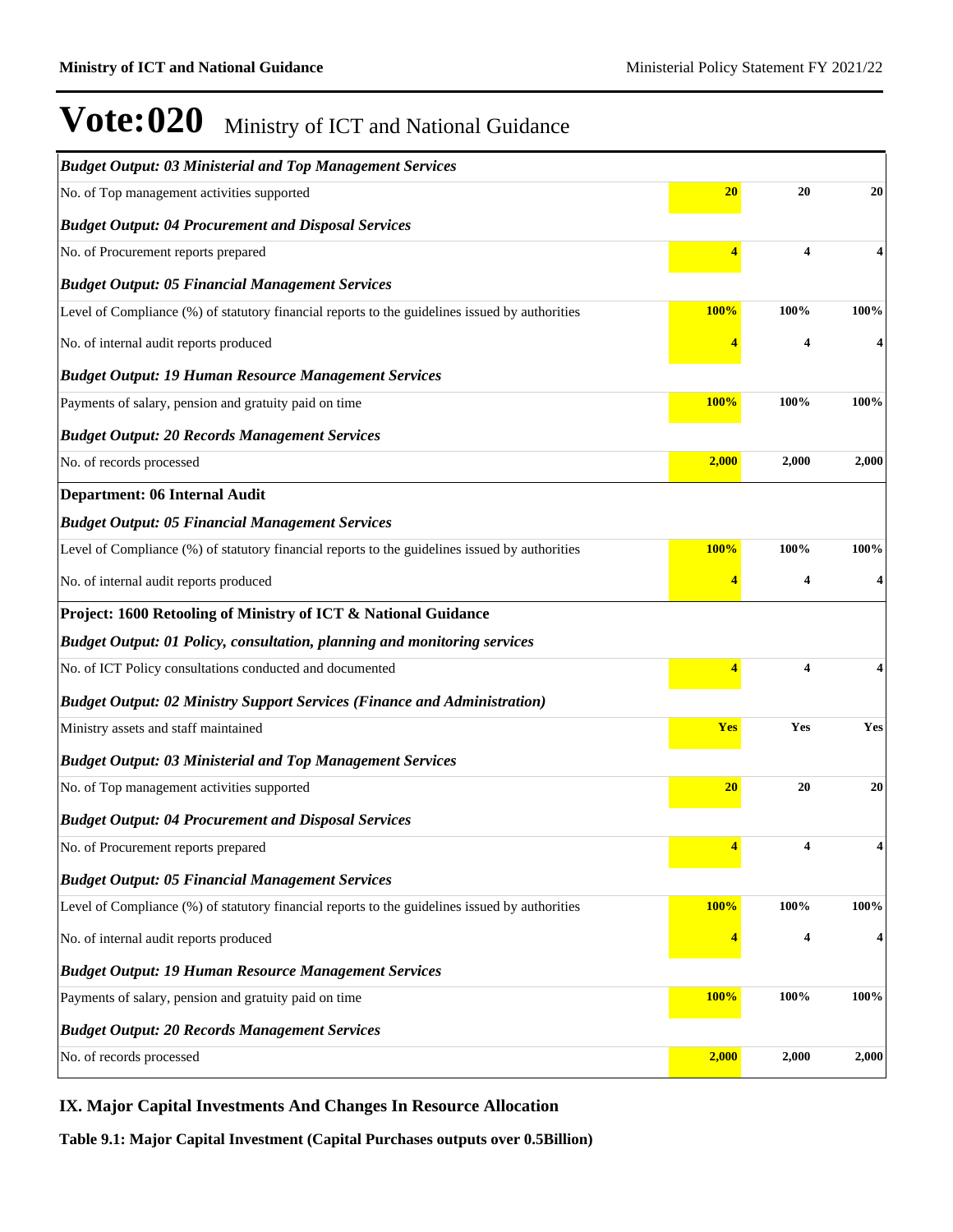|                                                                                         | FY 2020/21                                                               |                                                                                                       |  |  |  |  |  |
|-----------------------------------------------------------------------------------------|--------------------------------------------------------------------------|-------------------------------------------------------------------------------------------------------|--|--|--|--|--|
| <b>Appr. Budget and Planned Outputs</b>                                                 | <b>Expenditures and Achievements by</b><br>end Dec                       | <b>Proposed Budget and Planned</b><br><b>Outputs</b>                                                  |  |  |  |  |  |
| Vote 020 Ministry of ICT and National Guidance                                          |                                                                          |                                                                                                       |  |  |  |  |  |
| Sub-SubProgramme: 05 49 General Administration, Policy and Planning                     |                                                                          |                                                                                                       |  |  |  |  |  |
| Development Project : 1600 Retooling of Ministry of ICT & National Guidance             |                                                                          |                                                                                                       |  |  |  |  |  |
| <b>Budget Output: 05 49 75 Purchase of Motor Vehicles and Other Transport Equipment</b> |                                                                          |                                                                                                       |  |  |  |  |  |
| Two motor vehicles purchased for the ministry;                                          | Activity not undertaken due to limitations in<br>spending by the MoFPED; | <b>Transport equipment provided for the Ministry;</b><br>Two Motor vehicles provided for the Ministry |  |  |  |  |  |
| <b>Total Output Cost(Ushs Thousand)</b>                                                 | 900,000                                                                  | 540,000                                                                                               |  |  |  |  |  |
| Gou Dev't:                                                                              | 900,000<br>$\Omega$                                                      | 540,000                                                                                               |  |  |  |  |  |
| Ext Fin:                                                                                | $\overline{0}$<br>$\Omega$                                               |                                                                                                       |  |  |  |  |  |
| A.I.A.                                                                                  | $\overline{0}$<br>$\theta$                                               |                                                                                                       |  |  |  |  |  |

### **X. Vote Challenges and Plans To Improve Performance**

#### **Vote Challenges**

- Low uptake of ICTs across MDAs and the public
- Inadequate Statistics, Research about ICT
- Perpetual budget cuts and shortfalls
- The Ministry is inadequately funded with a total budget of approximately UGX 38.1 billion.
- Under staffing due to static wage ceiling to fill Critical Vacant positions

### **Plans to improve Vote Performance**

- Continuously lobby for the reduction in prices of devices and broadband by the concerned authorities
- Lobbying for resources towards research and publication of statistics

Given the nature of activities (Enforcement, Information dissemination and National Guidance), we shall lobby MoFPED and

OWC to exempt us from generalized budgets cuts.

Continue lobbying for increased funding from both MoFPED and from Development Partners.

Continue lobbying for the lifting of the wage ceiling to fill critical positions in the organization structure.

### **XI Off Budget Support**

### **Table 11.1 Off-Budget Support by Department and Project**

N/A

### **XII. Vote Cross Cutting Policy And Other Budgetary Issues**

**Table 12.1: Cross- Cutting Policy Issues**

| <b>Issue Type:</b>            | <b>HIV/AIDS</b>                                                                                                                                                              |
|-------------------------------|------------------------------------------------------------------------------------------------------------------------------------------------------------------------------|
| Objective :                   | To empower and increase awareness about HIV/AIDS, its impact, management and availability of<br>support systems.                                                             |
| <b>Issue of Concern:</b>      | Rising prevalence levels at the workplace environment hence the need for extra financial support.                                                                            |
| <b>Planned Interventions:</b> | Put in place a workplace environment HIV/AIDS policy.<br>HIV/AIDS issues are taken care of in the targeted groups during dissemination and awareness<br>creation activities. |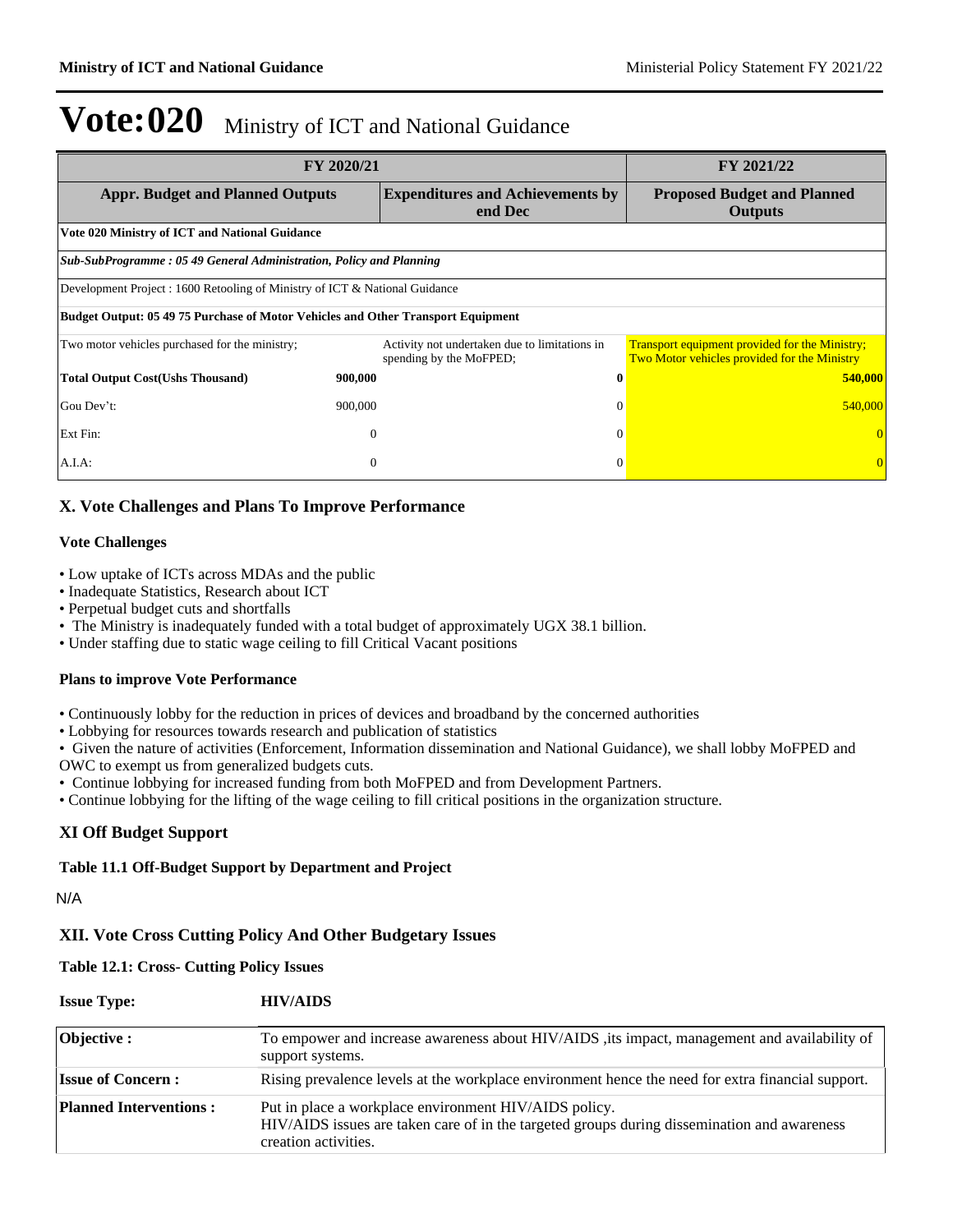| <b>Budget Allocation (Billion):</b> 0.580 |                                                                                                                                                                                                                                                                 |
|-------------------------------------------|-----------------------------------------------------------------------------------------------------------------------------------------------------------------------------------------------------------------------------------------------------------------|
| <b>Performance Indicators:</b>            | An HIV/AIDS workplace policy in place<br>No. of collaborative awareness campaigns undertaken                                                                                                                                                                    |
| <b>Issue Type:</b>                        | Gender                                                                                                                                                                                                                                                          |
| Objective:                                | Ensure safe ICT access and usage for vulnerable groups in society                                                                                                                                                                                               |
| <b>Issue of Concern:</b>                  | Increased vulnerability and abuse to vulnerable groups in society whilst accessing and utilising<br><b>ICTs</b>                                                                                                                                                 |
| <b>Planned Interventions:</b>             | Disseminate, Coordinate, promote and monitor implementation of the Data Protection and Privacy<br>Policy and regulations.<br>Review and implement the National cyber security framework.<br>Promote affirmative action in Research, Innovation and Development. |
| <b>Budget Allocation (Billion):</b>       | 0.090                                                                                                                                                                                                                                                           |
| <b>Performance Indicators:</b>            | No. of dissemination activities conducted<br>No. of innovators supported under the innovation fund<br>No. of jobs created under the innovation fund<br>No. of policies/measures put in place to ensure safe ICT access and usage                                |
| <b>Issue Type:</b>                        | <b>Enviroment</b>                                                                                                                                                                                                                                               |
| Objective:                                | To promote proper e-waste management practices                                                                                                                                                                                                                  |
| <b>Issue of Concern:</b>                  | Increased dumping of e-waste in the environment that leads to pollution                                                                                                                                                                                         |
| <b>Planned Interventions:</b>             | Develop and implement e-waste management policy.<br>Support the development and adoption of technologies that save energy and minimise emission of<br>greenhouse gases.<br>Continuously research and adopt the use of devices and appliances that save energy.  |
| <b>Budget Allocation (Billion):</b>       | 0.500                                                                                                                                                                                                                                                           |
| <b>Performance Indicators:</b>            | No. of e-waste sensitization campaigns undertaken                                                                                                                                                                                                               |

### **XIII. Personnel Information**

### **Table 13.1 Staff Establishment Analysis**

| <b>Title</b>                                                | <b>Salary Scale</b> | <b>Number Of Approved Positions</b> | <b>Number Of Filled Positions</b> |
|-------------------------------------------------------------|---------------------|-------------------------------------|-----------------------------------|
| Principal personal Secretary                                | U <sub>2</sub>      |                                     |                                   |
| Principal Accountant                                        | U3                  |                                     | $\Omega$                          |
| Receptionist                                                | $HRC-9$             | っ                                   | 2                                 |
| Asst. Commissioner ICT<br><b>Infrastructure Development</b> | U1E                 |                                     | $\Omega$                          |
| Asst. Commissiner Policy and<br>Planning                    | U1 E U              |                                     | $\Omega$                          |
| Commissioner ICT Infrastructure<br>Development              | U1 SE               |                                     |                                   |
| <b>Permanent Secretary</b>                                  | U1 SE               |                                     |                                   |
| <b>Under Secretary</b>                                      | U1 SE               |                                     |                                   |
| Assistant Commissioner (e-services) U1E                     |                     |                                     |                                   |
| <b>Assistant Commissioner Data</b><br>Networks Engineering  | U1E                 |                                     |                                   |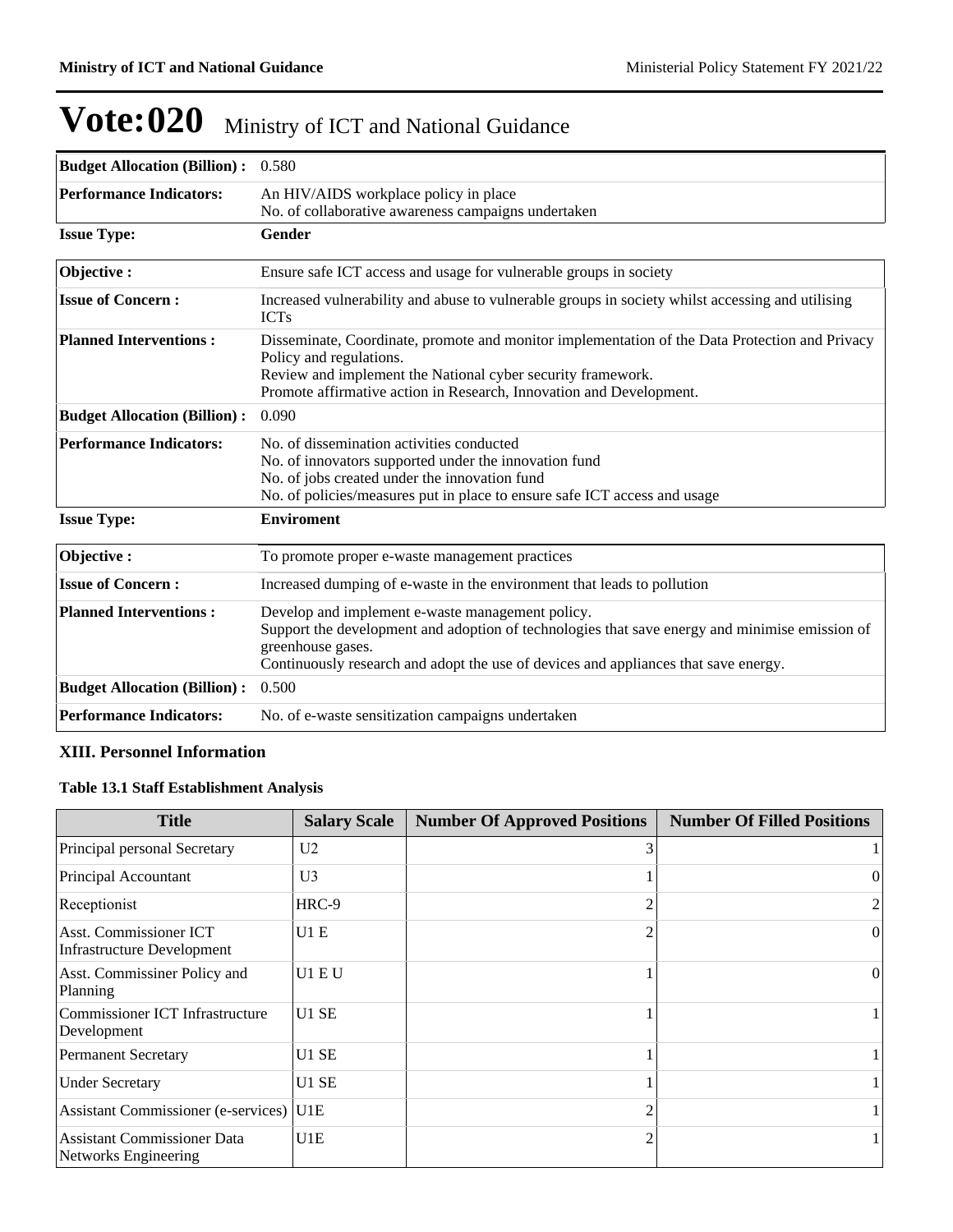| <b>Assistant Commissioner IMS</b>                 | U1E               | 2      | 1                |
|---------------------------------------------------|-------------------|--------|------------------|
| <b>Assistant Commissioner Information U1E</b>     |                   | 2      | 2                |
| Commissioner (e-Services)                         | U1SE              |        |                  |
| Commissioner (ICT Research and<br>Development)    | U1SE              |        |                  |
| <b>Commissioner Data Networks</b><br>Engineering  | U1SE              |        | $\mathbf{0}$     |
| <b>Commissioner Information</b>                   | U1SE              |        | 1                |
| <b>Commissioner National Guidance</b>             | U1SE              |        |                  |
| Director Information and National<br>Guidance     | U1SE              |        |                  |
| Director, ICT, Infrastructure &<br>Investment     | U1SE              |        | $\theta$         |
| Princ. Information Officer                        | U2                | 4      | 3                |
| Princ. Nat Guid Officer                           | U2                | 8      | 3                |
| Principal Data Networks Engineer                  | U2                |        |                  |
| Principal ICT Infrastructure<br>Engineer (Cables) | U2                |        | $\mathbf{0}$     |
| Principal ICT Infrastructure<br>Engineer (Radios) | U2                |        | $\vert 0 \vert$  |
| Principal ICT Officer (ICT<br>Research)           | U <sub>2</sub>    | 4      | 4                |
| Principal Assistant Secretary                     | U2L               |        |                  |
| Principal Human Resource Officer                  | U2L               |        |                  |
| Principal Policy Analyst                          | U2L               |        |                  |
| Principal Proc. Officer                           | U2L               |        | 1                |
| Principal Economist                               | U2U               |        |                  |
| Senior Data Networks Engineer                     | U <sub>3</sub>    | 2      |                  |
| Senior ICT Officer                                | U3                | 2<br>J | $\overline{c}$   |
| Senior ICT Officer (ICT Research)                 | U <sub>3</sub>    | 2      | $\boldsymbol{0}$ |
| Senior Information Officer                        | U <sub>3</sub>    | 4      | 3                |
| Senior Nat Guid Officer (Research)                | U <sub>3</sub>    | 3      | 2                |
| Senior Assistant Secretary                        | <b>U3 LOWER</b>   | 4      | 3                |
| Senior Human Resource Officer                     | <b>U3 LOWER</b>   |        | $\boldsymbol{0}$ |
| Senior Internal Auditor                           | <b>U3 LOWER</b>   |        |                  |
| Senior Policy Analyst                             | <b>U3 LOWER</b>   |        |                  |
| Senior Broad casting Engineer                     | U <sub>3</sub> SC | 2      | $\overline{0}$   |
| Senior Accountant                                 | U3 U              |        |                  |
| Communications Officer                            | U <sub>4</sub>    | 2      | 2                |
| Data Networks Engineer                            | U <sub>4</sub>    | 4      | 2                |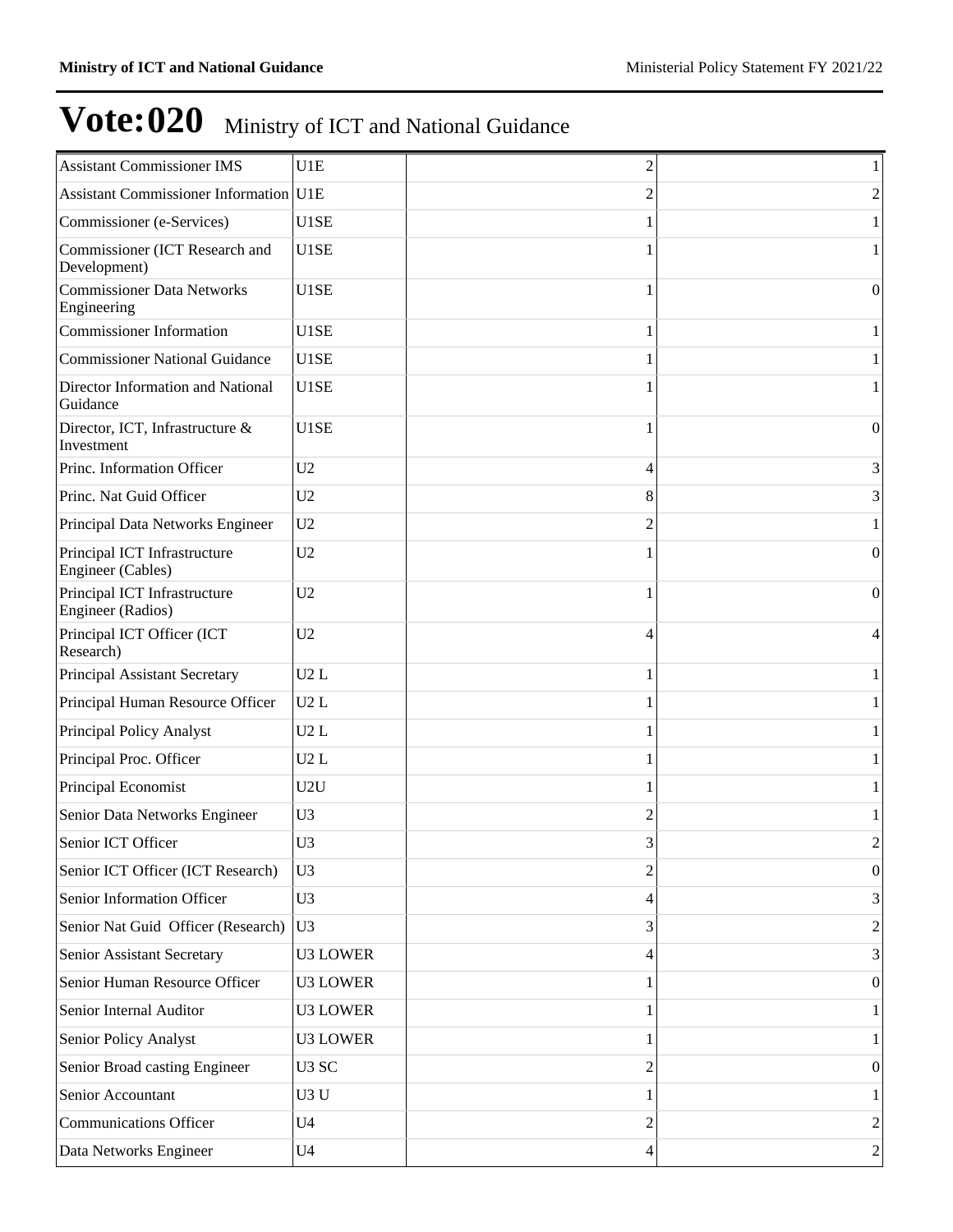| Economist                                       | U <sub>4</sub>   |                | $\vert 0 \vert$  |
|-------------------------------------------------|------------------|----------------|------------------|
| ICT Infrastructure Engineer                     | U <sub>4</sub>   | 4              | $\overline{c}$   |
| ICT Officer                                     | U <sub>4</sub>   | 8              | 3                |
| <b>Information Officer</b>                      | U <sub>4</sub>   | 4              | $\overline{4}$   |
| <b>Personal Secretary</b>                       | U <sub>4</sub>   | 5              | 5                |
| <b>Systems Analyst</b>                          | U4(SC)           |                | 1                |
| <b>Assistant Secretary</b>                      | U4L              |                | 1                |
| Accountant                                      | U4U              | 1              | $\boldsymbol{0}$ |
| <b>Internal Auditor</b>                         | U4U              |                | $\mathbf{1}$     |
| Procurement Officer                             | U <sub>4</sub> U |                | $\vert 0 \vert$  |
| <b>Personal Secretary</b>                       | $U4-L$           |                | 1                |
| Human Resource Officer                          | U <sub>4U</sub>  |                |                  |
| <b>Assistant Records Officer</b>                | U5L              |                | 1                |
| <b>Stenographer Secretary</b>                   | U5L              | 5              | 5                |
| Senior Accounts Assistant                       | U5U              | $\overline{2}$ |                  |
| PoolStenographer                                | U6 <sub>U</sub>  |                | $\overline{0}$   |
| <b>Accounts Assistant</b>                       | U7U              | $\overline{c}$ | 2                |
| Records Assistant                               | U7U              |                |                  |
| Driver                                          | U8               | 10             | 7                |
| Office Typist                                   | U8               |                | 1                |
| Askari                                          | U8L              | $\overline{2}$ | $\overline{c}$   |
| Driver                                          | U8 <sub>U</sub>  | 3              | 3                |
| Office Attendant                                | U8U              | 15             | 14               |
| <b>Assistant Commissioner Human</b><br>Resource | <b>UIE</b>       |                | 1                |

### **Table 13.2 Staff Recruitment Plan**

| Post Title                                        | Salalry<br>Scale | No. Of<br>Approved<br>Posts | No Of<br><b>Filled Posts</b> | Vacant<br>Posts | No. of Posts<br>Cleared for<br>Filling<br>FY2021/22 | <b>Gross Salary</b><br>Per Month<br>(UGX) | <b>Total Annual</b><br>Salary<br>(UGX) |
|---------------------------------------------------|------------------|-----------------------------|------------------------------|-----------------|-----------------------------------------------------|-------------------------------------------|----------------------------------------|
| Accountant                                        | U4 U             |                             |                              |                 |                                                     | 799,323                                   | 9,591,876                              |
| Asst. Commissiner Policy and<br>Planning          | U1 E U           |                             |                              |                 |                                                     | 1,669,621                                 | 20,035,452                             |
| Data Networks Engineer                            | U <sub>4</sub>   | 4                           |                              |                 |                                                     | 4,600,000                                 | 55,200,000                             |
| Economist                                         | U <sub>4</sub>   |                             |                              |                 |                                                     | 799,323                                   | 9,591,876                              |
| <b>ICT</b> Officer                                | U <sub>4</sub>   | 4                           |                              |                 |                                                     | 2,200,000                                 | 26,400,000                             |
| Principal ICT Infrastructure<br>Engineer (Cables) | U <sub>2</sub>   |                             |                              |                 |                                                     | 2,400,000                                 | 28,800,000                             |
| Procurement Officer                               | U4 U             |                             |                              |                 |                                                     | 934,922                                   | 11,219,064                             |
| Senior Accounts Assistant                         | U <sub>5</sub> U | $\overline{c}$              |                              |                 |                                                     | 598,822                                   | 7,185,864                              |